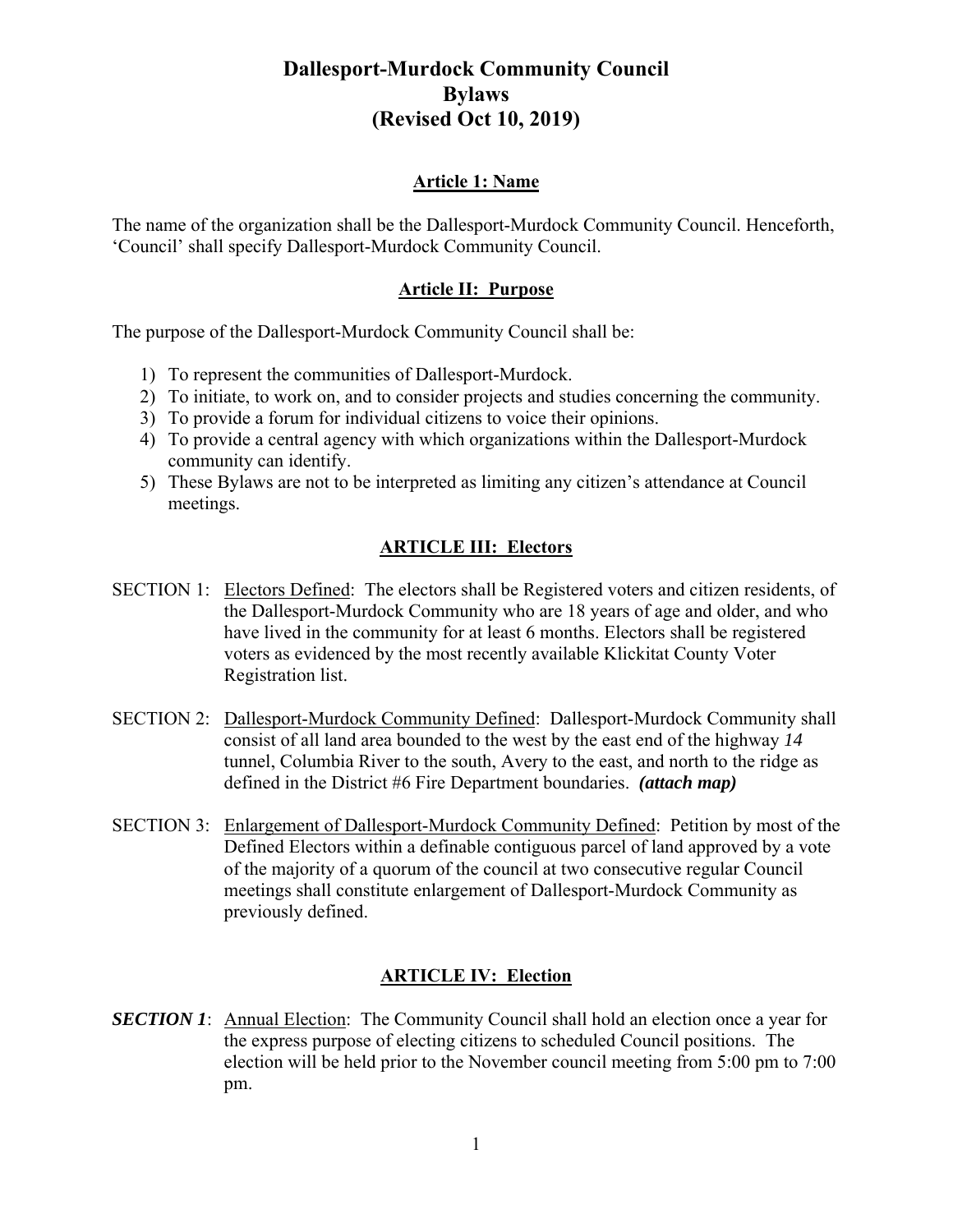- **SECTION 2:** Notice of Election: Notice of annual elections shall be placed in the Dallesport newsletter, posted on the Dallesport City Website (Dallesport-WA.org) and posted in at least one public place (Dallesport Post Office) at least 14 days in advance of the election. Notice of open positions shall be announced at the regular Council meeting in September of the election year.
- **SECTION 3**: Voting Lists: The Secretary shall maintain complete lists of names of the electors voting.
- **SECTION 4:** Notice of Intent: Notice of intent to run for a Council position must be submitted to the Council Secretary at or before the October regular Council meeting prior to the November election for inclusion on the ballot. However, write-ins are accepted on Election Day.
- *SECTION 5:* No Council member or candidate shall be a poll monitor. The Chairperson shall appoint at least 3 citizens to serve as poll monitors*.*

#### **ARTICLE V: Council**

- SECTION 1: Eligibility: Registered voters and citizen residents of the Dallesport-Murdock community who are 18 years of age and older, and who have lived in the community for at least 6 months. Council members shall be registered voters as evidenced by the most recently available Klickitat County Voter Registration list.
- SECTION 2: Number and Tenure: The number of Council members shall be nine (9) with a quorum being five (5) Council members. The term of office shall be three (3) years, with no more than (3) Council members' positions expiring in the same year.
- SECTION 3: Disqualification: Council members who have missed three (3) consecutive regular meeting absences and after being notified by mail, fail to attend or give an acceptable reason as determined by the majority of a quorum of the council for non-attendance shall be terminated and the position will be filled by appointment of the majority of a quorum of the Council.
- SECTION 4: Regular Meetings: Unless otherwise considered by the Council regular meetings shall be held on the  $2<sup>nd</sup>$  Thursday of each month. The time of the meeting shall be 7:00 P.M. at Dallesport Community Center*.* A work session may be held on the Monday following the regular meeting, Chairperson to announce time and place.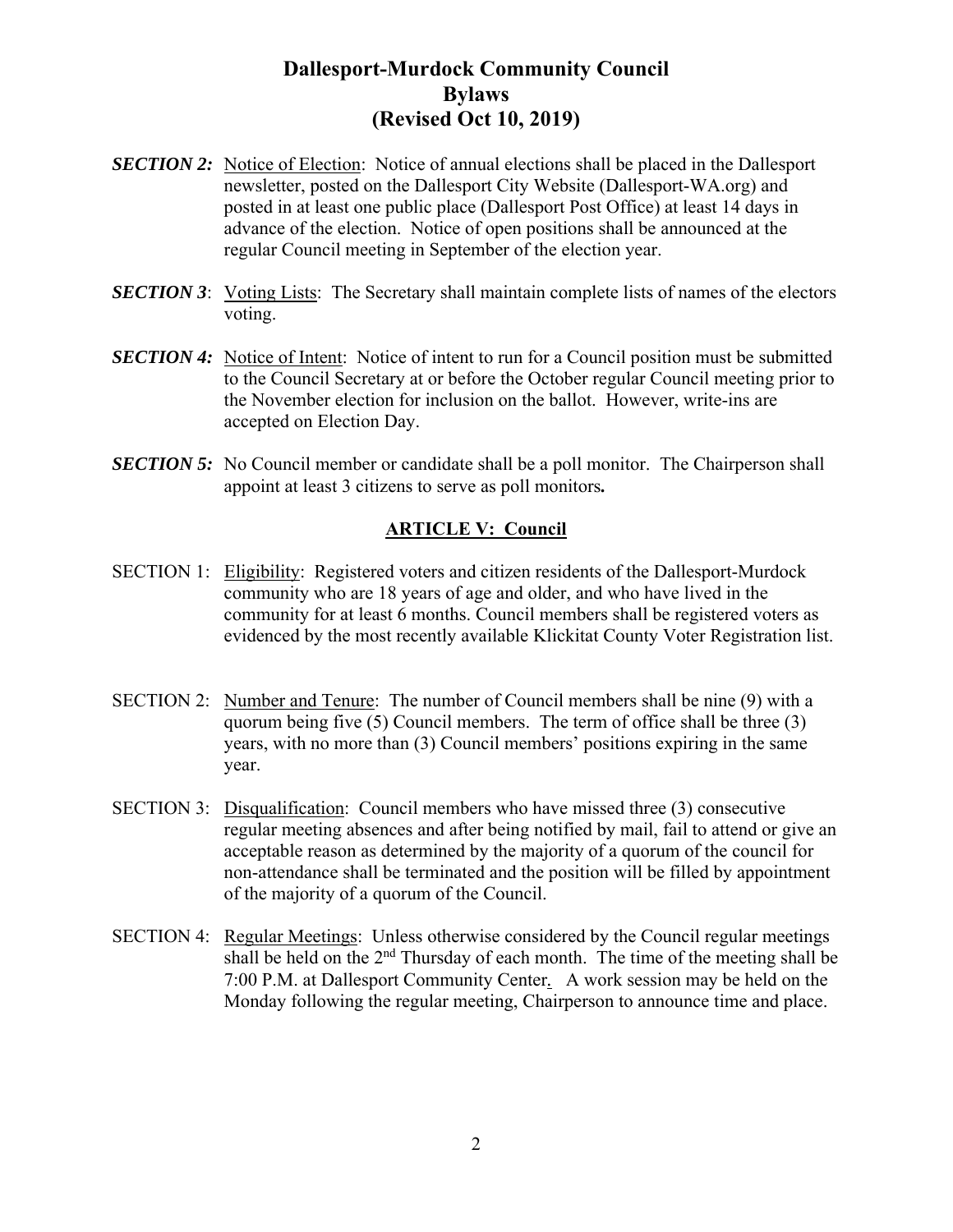- SECTION 5: Special Meetings: Special meetings may be called by a majority of the quorum of the council. Public notice shall be posted at the Murdock Market, the Dallesport Post Office, and posted on the Dallesport City Website (Dallesport-WA.org) regarding the purpose, time, date and place shall be given 48 hours prior to the meeting. Only the business stated on the notice shall be discussed at the special meeting.
- SECTION 6: Quorum: Five Council members as fixed by Article 5, Section 2, shall constitute a quorum for the conduction of business at any regular or special meetings.
- SECTION 7: Action: An act by the majority of a quorum of the council shall be the act of the Council.
- SECTION 8: Vacancies: Any vacancies occurring not due to expiration of term of office may be filled by the affirmative vote of the majority of a quorum of the Council. A member selected by the Council to fill a vacancy shall be appointed until the next regular election. At the next regular election, the unexpired term will be filled by regular election procedures.
- SECTION 9: Expenses: By resolution of the Council members may be reimbursed their expenses, if any, but shall otherwise receive no compensation for performing Council duties. Expenses incurred on behalf of Council functions must be approved prior to the expenditure or as approved by a majority vote of a quorum of the Council.
- SECTION 10: Removal: A Council member may be removed by recall petition of the electors. A recall petition must represent at least 51% of the total of the votes cast in the most recent Council election.

#### **ARTICLE VI: Officers**

- SECTION 1: Description: The officers of the Council shall be Chairperson, Vice-Chairperson, Secretary and Treasurer. They shall be elected officers of the Council and elected by Council members only.
- SECTION 2: Election and Term of Office: The officers shall be elected at the first regular meeting following the election. Each officer shall hold office until a qualified successor has been duly elected or until death, or the officer resigns or has been removed from office as stipulated in Article V, Section 3.
- SECTION 3: Removal: Any officer elected or appointed by the Council may be removed from office by a vote of the majority of a quorum of the Council.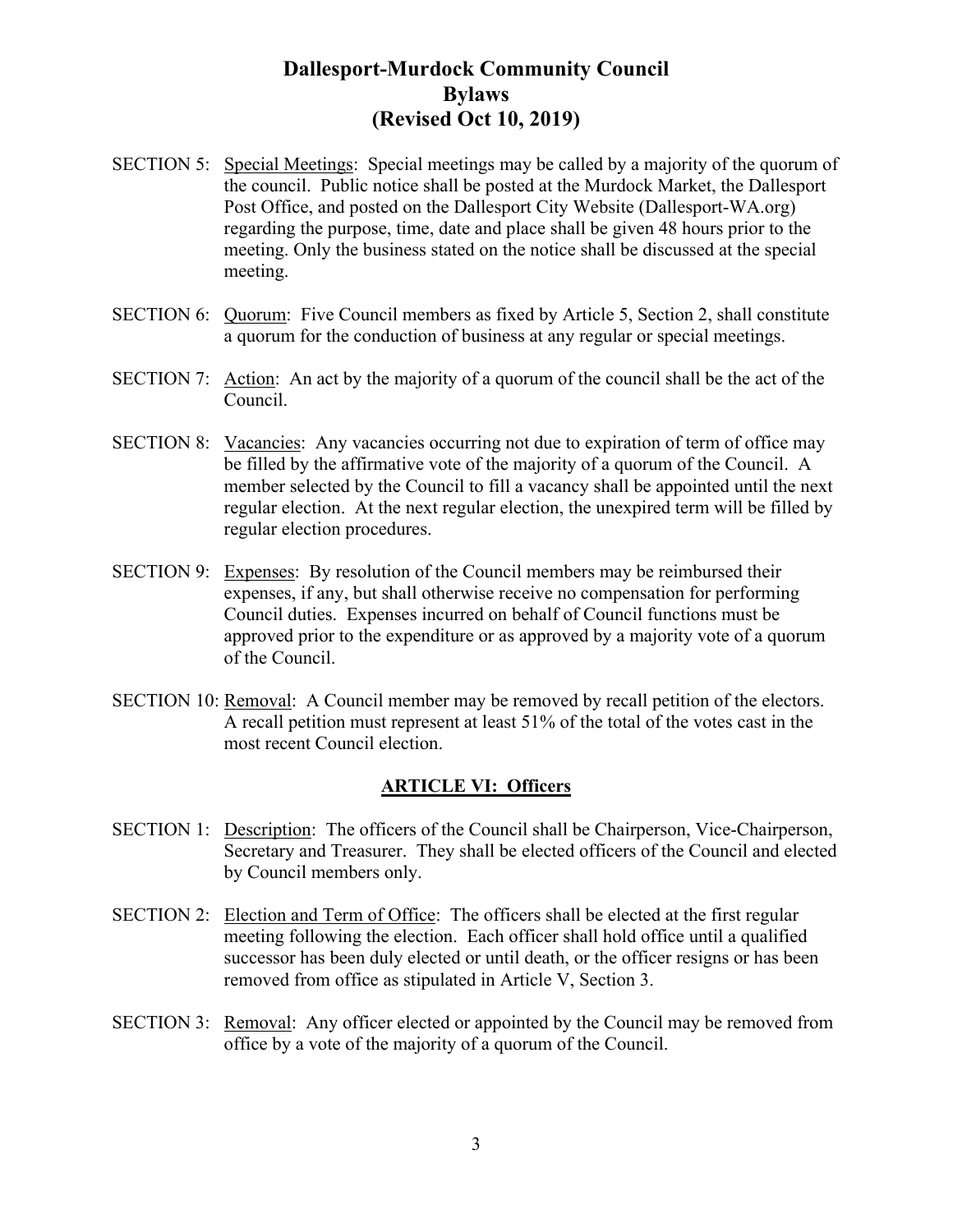- SECTION 4: Chairperson: The Chairperson shall be the principal officer of the Council and subject to the control of the Council. The Chairperson in general, shall supervise and control all the business of the Council. The Chairperson shall when present, preside at all meetings. The Chairperson with the Secretary and/or Treasurer may sign all instruments which the Council has authorized to be executed. In general, the Chairperson shall perform all duties as may be prescribed by the Council. Also, the Chairperson shall be an ex-officio member of all committees.
- SECTION 5: Vice Chairperson: In the absence of the Chairperson or in the event of the Chairperson's death, inability or refusal to act, the Vice-Chairperson shall perform the duties of the Chairperson, and when so acting, shall have all the powers of and be subject to all the restrictions of an elected Chairperson. The Vice-Chairperson shall perform such duties as may be assigned by the Chairperson.
- SECTION 6: Secretary: The duties of the Secretary shall include:
	- A. The Secretary shall record the minutes of all Council meetings*.*
	- B. Shall ensure written Council communications, both generated and received are made public jointly at a Council meeting, as with their records.
	- C. Be custodian of all monthly minutes for the Council's records.
	- D. Keep a register of the mailing address, phone and email address of each Council member.
	- E. Be a co-signer with the Treasurer and Chairperson.
	- F. Insure that checks have at least two signers' signatures out of the three.
	- G. To provide suitable Council information to the Webmaster and the Newsletter Editor in a timely manner.
	- H. Maintain Council Rosters, Bylaw records, past Newsletters, and the Dallesport-Murdock Sub-Area Plan documentation.

SECTION 7: Treasurer: The duties of the Treasurer shall include:

- A. Shall have charge and custody of and be responsible for all funds of the Council.
- B. In general, perform all duties typically required of the office of Treasurer and if necessary, those of the Secretary and such other duties that may be assigned to the Treasurer by the Chairperson.
- C. Be a co-signer with the Secretary and Chairperson.
- D. Keep all records updated and present to the auditing committee each current year's records as stipulated in Article XI, Section 1.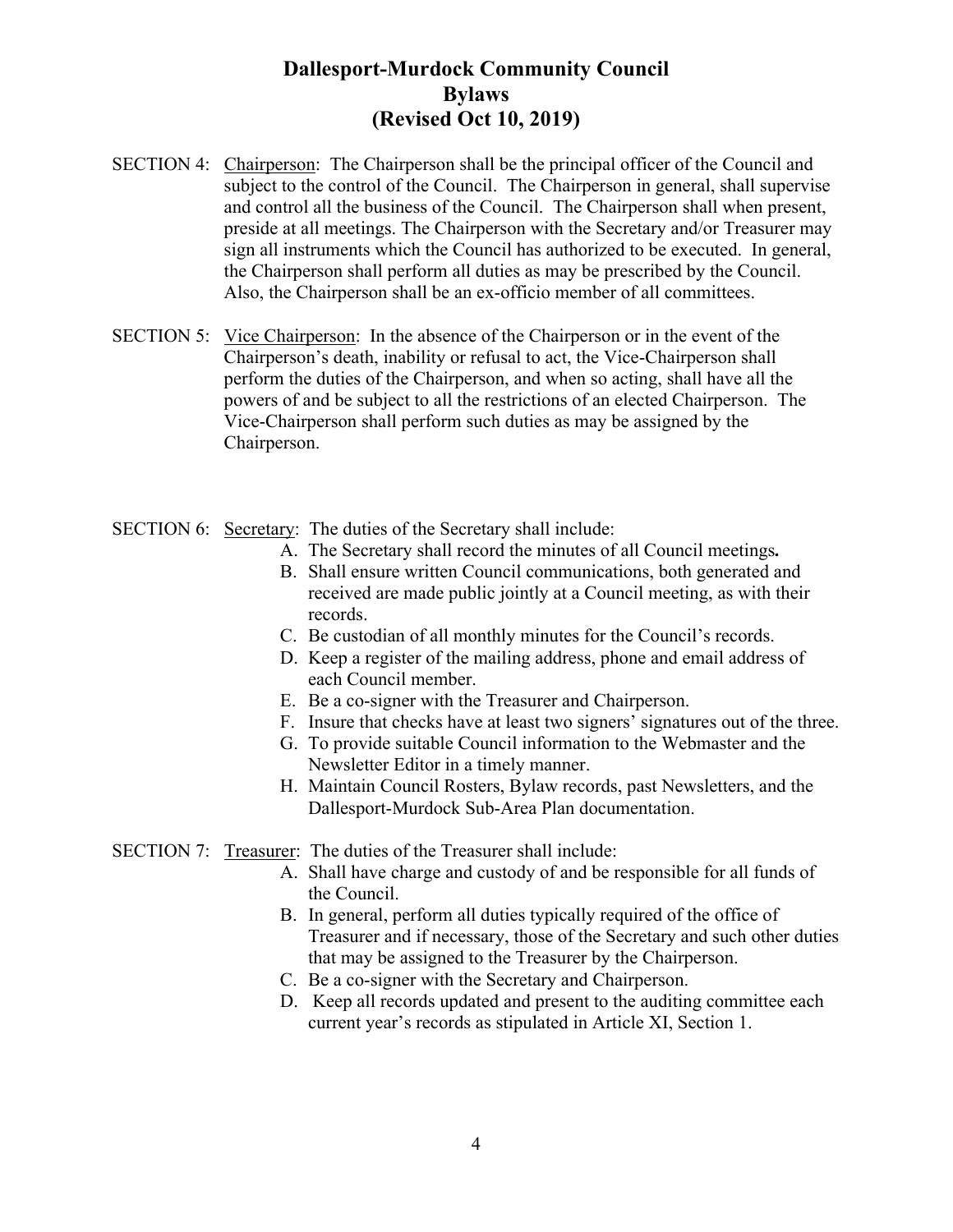#### **ARTICLE VII: Executive Board**

- SECTION 1: Membership: The Executive Board of the Council shall be comprised of the following members:
	- 1. Chairperson
	- 2. Vice-Chairperson
	- 3. Secretary
	- 4. Treasurer
- SECION 2: Duties: The duties of the Council Executive Board are:
	- 1. To prepare agendas for the regular meetings.
		- 2. By majority action, call special meetings.
		- 3. To make necessary arrangements for meetings and elections.
		- 4. To prepare an operational budget for the council.
	- 5. Other tasks that the Chairperson shall request.

#### **ARTICLE VIII: Committees**

- SECTION 1: Committees Classified: This organization recognizes two classes of committees.
	- 1. Class one: Standing Committees
	- 2. Class two: Special Committees

All committee participants shall be Registered voters and citizen residents of the Dallesport-Murdock Community who are 18 years of age and older, and who have lived in the community for at least 6 months. Participants shall be registered voters as evidenced by the most recently available Klickitat County Voter Registration list.

SECTION 2 Standing Committee: Standing Committees are permanent in nature with longrange objectives and/or reoccurring functions. A Committee Chairperson is appointed from the Council by the Council Chairperson. The committee will continue to exist until, by majority vote of the Council, it shall be removed from Standing Committee List.

Example of Standing Committees would be:

- 1. Youth and Recreation
- 2. Community Planning
- 3. Economic Development
- 4. Community Improvement
- 5. Public Relations
- 6. Ways and Means
- 7. Water District Liaison
- 8. School District Liaison
- 9. Webmaster
- 10. Newsletter Editor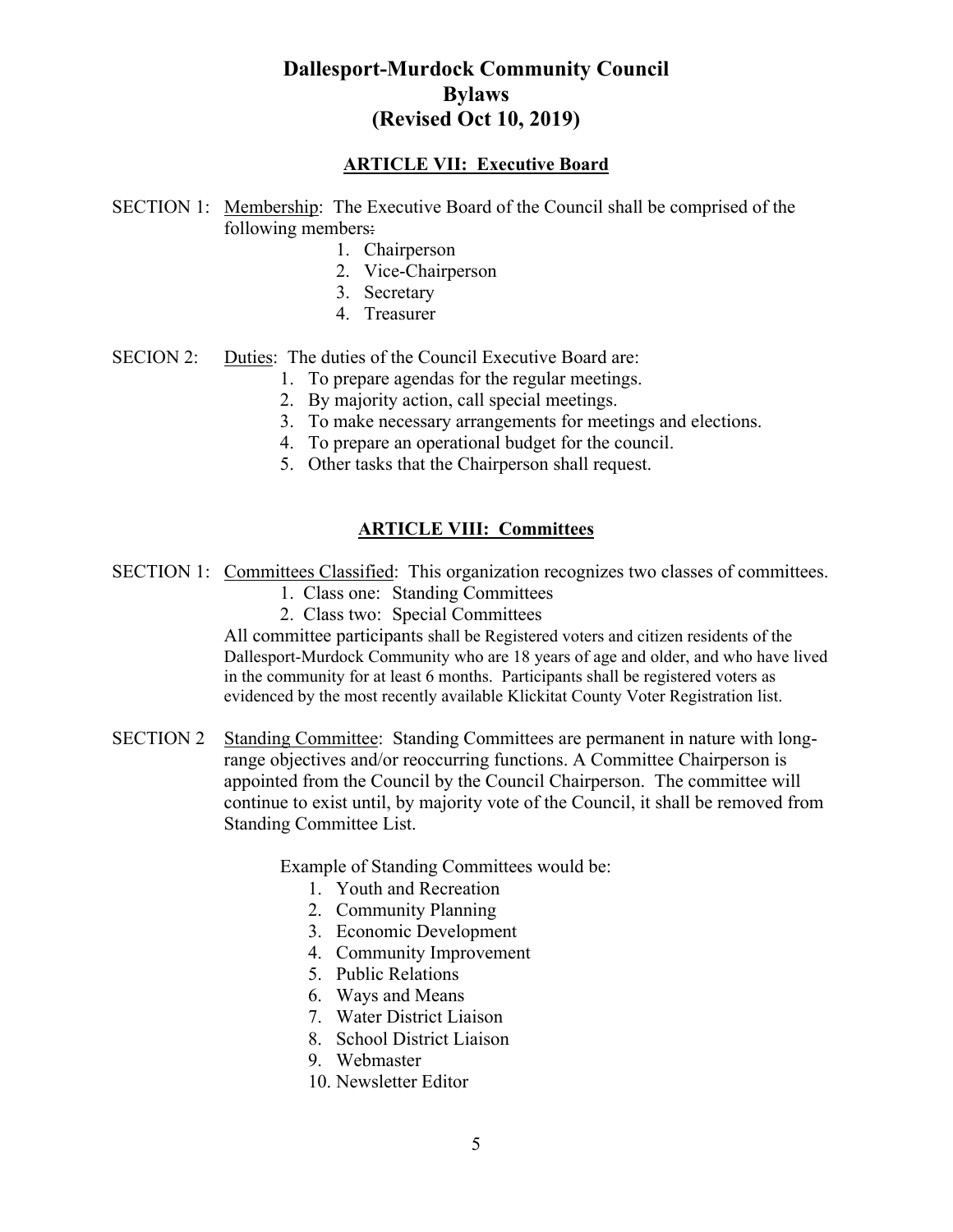- SECTION 3: Special Committees: Special Committees are temporary in nature, with shortterm purposes and goals. Chairpersonship and participants of Special Committees are to be determined by the Council Chairperson. Special Committees shall be disbanded upon completion of their assigned tasks or when the Council Chairperson determines. Committee participants may or may not be members of the Council.
- SECTION 4: Countywide Boards and Commissions monitoring Defined: Council and Community participation and/or review of meetings of Countywide Boards & Commissions to include, but not limited to:
	- **1) Klickitat County Board of County Commissioners EVERY TUESDAY** of the month*,* except Holidays*, BOARD MEETING, EXTENTION/CONTINUATION and/or WORKSHOP SESSION.* **NOTE:** Mandatory attendance is not required. However, some attendance may be beneficial, but monitoring and reporting are crucial.

#### **2) Klickitat County Board of Adjustment**

*When scheduled, MEETING on the* **1st Monday** *of the month.*  **NOTE:** Mandatory attendance is not required. However, some attendance may be beneficial, but monitoring and **reporting** are crucial.

#### **3) Klickitat County Planning Commission**

*When scheduled, MEETING on the* **3rd Monday** *of the month.*  **NOTE:** Mandatory attendance is not required. However, some attendance may be beneficial, but monitoring and reporting are crucial.

- **4) Klickitat County Natural Resources/Economic Development Quarterly,** beginning in January, and subject to BOCC scheduling. **NOTE:** Mandatory attendance is not required. However, some attendance may be beneficial, but monitoring and reporting are crucial.
- **5) Klickitat County Fire Department #6, Dallesport-Murdock 2nd Wednesday** *each month, BUSINESS MEETING, and COMMISSIONER MEETING.*  **NOTE:** This may be one individual or two, minimally.
- **6) Klickitat County Liaison**
- **7) Klickitat County Firearms Training Center—The 'official' name for the SAR (Small Arms Range)**
- **8) Columbia River Regional Airport Board 3rd Friday** of the month, *AIRPORT BOARD MEETING*